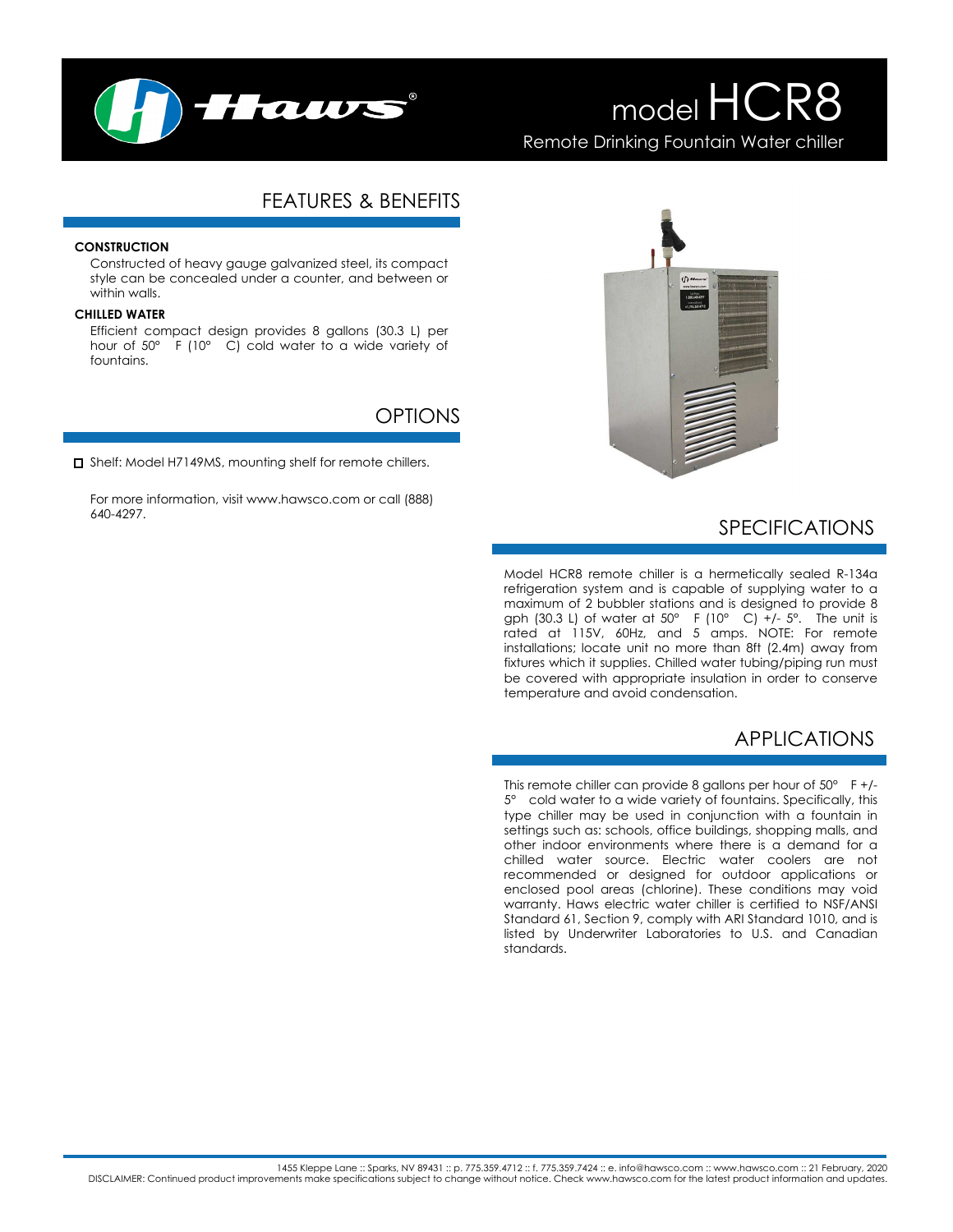

 Haws Corporation - All Rights Reserved C 2019

HAWS  $^{\circledR}$  and other trademarks used in these materials are the exclusive property of Haws Corporation.